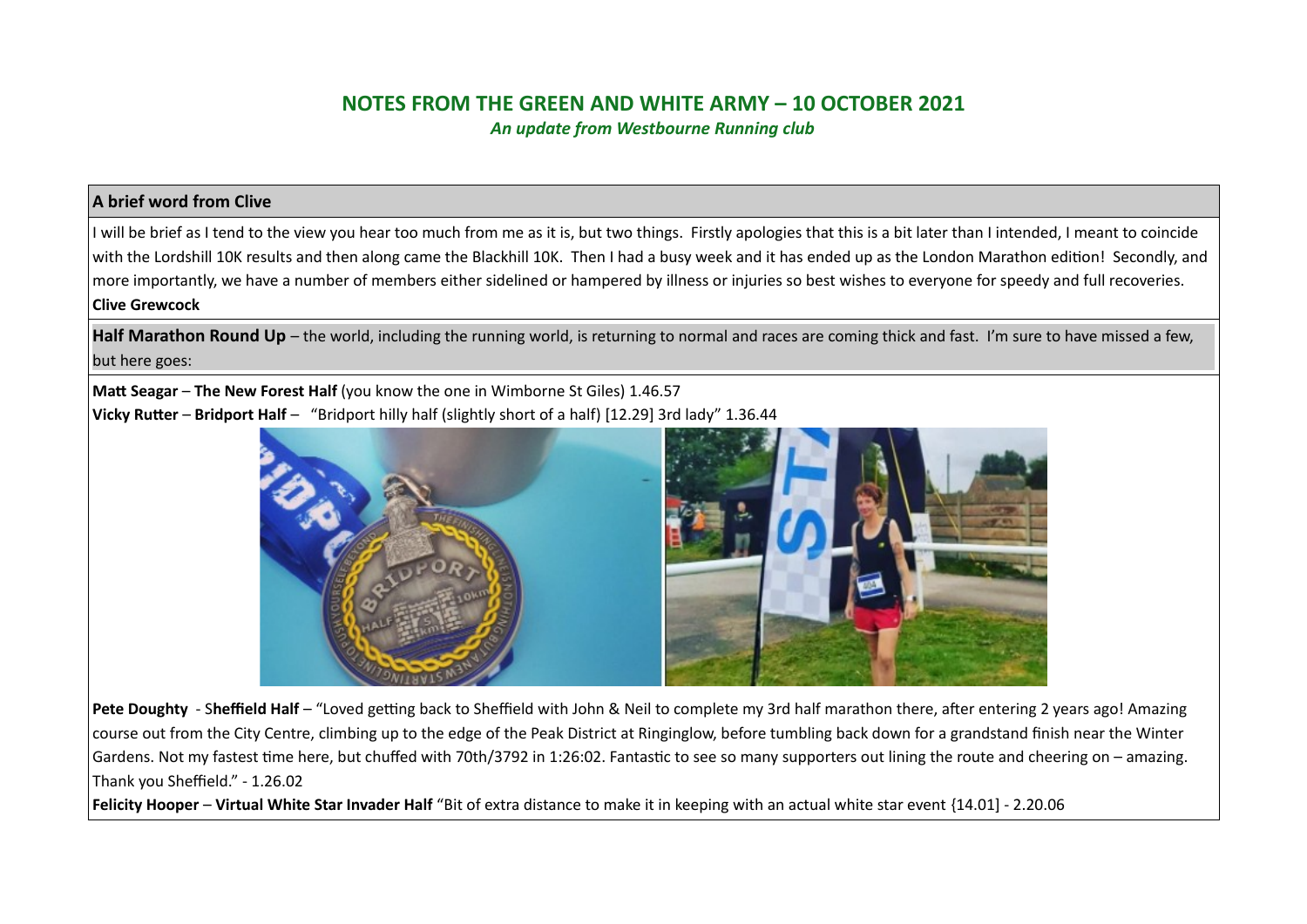| Even allowing for it being a WRC Club Championship event, nevertheless it was a good turn out of Westies at the Lytchett 10: |                         |                        |               |                         |                  |                |                         |                     |                |
|------------------------------------------------------------------------------------------------------------------------------|-------------------------|------------------------|---------------|-------------------------|------------------|----------------|-------------------------|---------------------|----------------|
|                                                                                                                              | <b>Lytchett 10 2021</b> |                        |               |                         |                  |                | <b>Registration</b>     | <b>Participants</b> | <b>Results</b> |
|                                                                                                                              |                         | ≺<br>back              | 人             | Complete Results as PDF |                  | <b>Q</b> Westb |                         | <b>Search</b>       | ★              |
| Rank                                                                                                                         |                         | $\div$ Bib $\div$ Name | $\div$ Gender | $\div$ Gender Rank      | $\div$ Age Group | $\div$ AG Rank | $\div$ Club             | <b>← Chip Time</b>  | $\div$         |
| 24.                                                                                                                          | 118                     | Peter Doughty          | М             | 23                      | Male 40-44       | 7              | Westbourne Running Club | 1:04:50             |                |
| 32.                                                                                                                          | 122                     | Kevin Drayson          | М             | 31                      | Male 35-39       | $\tau$         | Westbourne Running Club | 1:07:45             |                |
| 80.                                                                                                                          | 306                     | <b>Vicky Rutter</b>    | F             | 7                       | Female 30-34     | 1              | Westbourne Running Club | 1:17:17             |                |
| 90.                                                                                                                          | 90                      | Darryl Corbin-Jones    | М             | 78                      | Male 35-39       | 14             | Westbourne Running Club | 1:17:47             |                |
| 132.                                                                                                                         | 30                      | Matty Bishop           | М             | 108                     | Male 40-44       | 18             | Westbourne Running Club | 1:24:14             |                |
| $\exists$ 142.                                                                                                               | 244                     | David Green            | М             | 115                     | Male 45-49       | 25             | Westbourne Running Club | 1:26:00             |                |
| 150.                                                                                                                         | 75                      | David Child            | М             | 120                     | Male 60-64       | 11             | Westbourne Running Club | 1:27:08             |                |
| 189.                                                                                                                         | 366                     | Kevin Trowbridge       | М             | 141                     | Male 45-49       | 29             | Westbourne Running Club | 1:38:53             |                |
| 198.                                                                                                                         | 87                      | Judith Coole           | F             | 55                      | Female 50-54     | 9              | Westbourne Running Club | 1:40:49             |                |
| 200.                                                                                                                         | 129                     | Neil Dyble             | M             | 144                     | Male 55-59       | 17             | Westbourne Running Club | 1:41:29             |                |
| 212.                                                                                                                         | 128                     | Liz Dyble              | F             | 63                      | Female 55-59     | 7              | Westbourne Running Club | 1:46:38             |                |
| 220.                                                                                                                         | 33                      | Louise Blakeley        | F             | 71                      | Female 50-54     | 13             | Westbourne Running Club | 1:49:37             |                |
| POWERED BY NORFOLIUT                                                                                                         |                         |                        |               |                         |                  |                |                         |                     |                |

"Target time was 1.45. Cherry on the cake time was 1.40. Longest race since Oct 2019 when I did the Stickler" **Neil Dyble** "Fab run at Lytchett. Six minutes faster than last time. Thanks to Neil for the motivation at mile eight." **Judith Coole "**Had hoped for sub 1.45 and run the whole way, but only managed 6 miles before the hills finally got me and I walked …. At least I got round." **Liz Dyble** "Long run with Lytchett 10M in the middle." **Kevin Drayson** who turned it into a 21 mile run. "Very hilly, so pleased with 7<sup>th</sup> lady." Vicky Rutter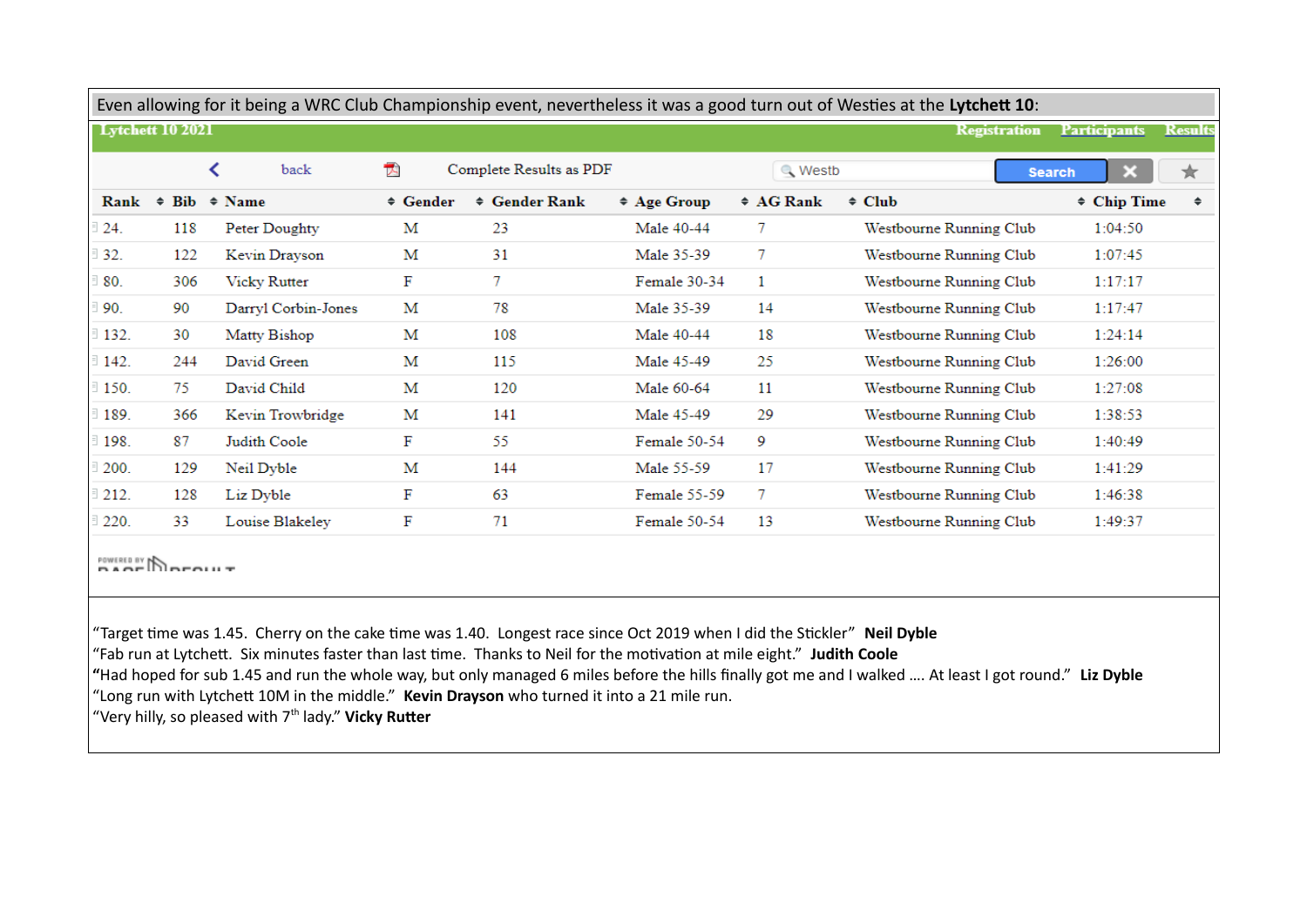**Matty B**' catches **Dave G'** on the line in a chipped timed event! Just one of the many photos taken at the **Lytchett 10** and the one that generated most comments on Facebook, which proves that you agree with what this old codger has been telling you for years – it is Gun Time that matters not these newfangled Chip Times!



"it was a painful race I had to stop and walk quite a lot the hills were tough but glad I managed it, it was good seeing familiar faces and meeting members I hadn't met before.... plus I've finally taken part in a club championship race! oh I also got lost on route, when I arrived the car park marshal said not to rush to the start as I had ten minutes, i got there to find out they started the race early - but as it was chipped all was good it just made it more eventful<sup>1</sup>

Dave doesn't look to happy - he overtook me on the last mile but didn't realise I was that close near the finish as I came back and took him on the line... we had a good chat after and found out we live around the corner from each other.

Not looking forward to how my ankles are going to feel tomorrow, but I can rest them now for a few weeks." **Matty Bishop**

"Ha ha love it. Sums up my thoughts about that race (or rather how I ran) nicely" **Dave Green**

"A picture paints a thousand words!" **Judith Coole**

**"**Amy mentioned you might have stopped your watch before the line Dave!!**" Pete Doughty**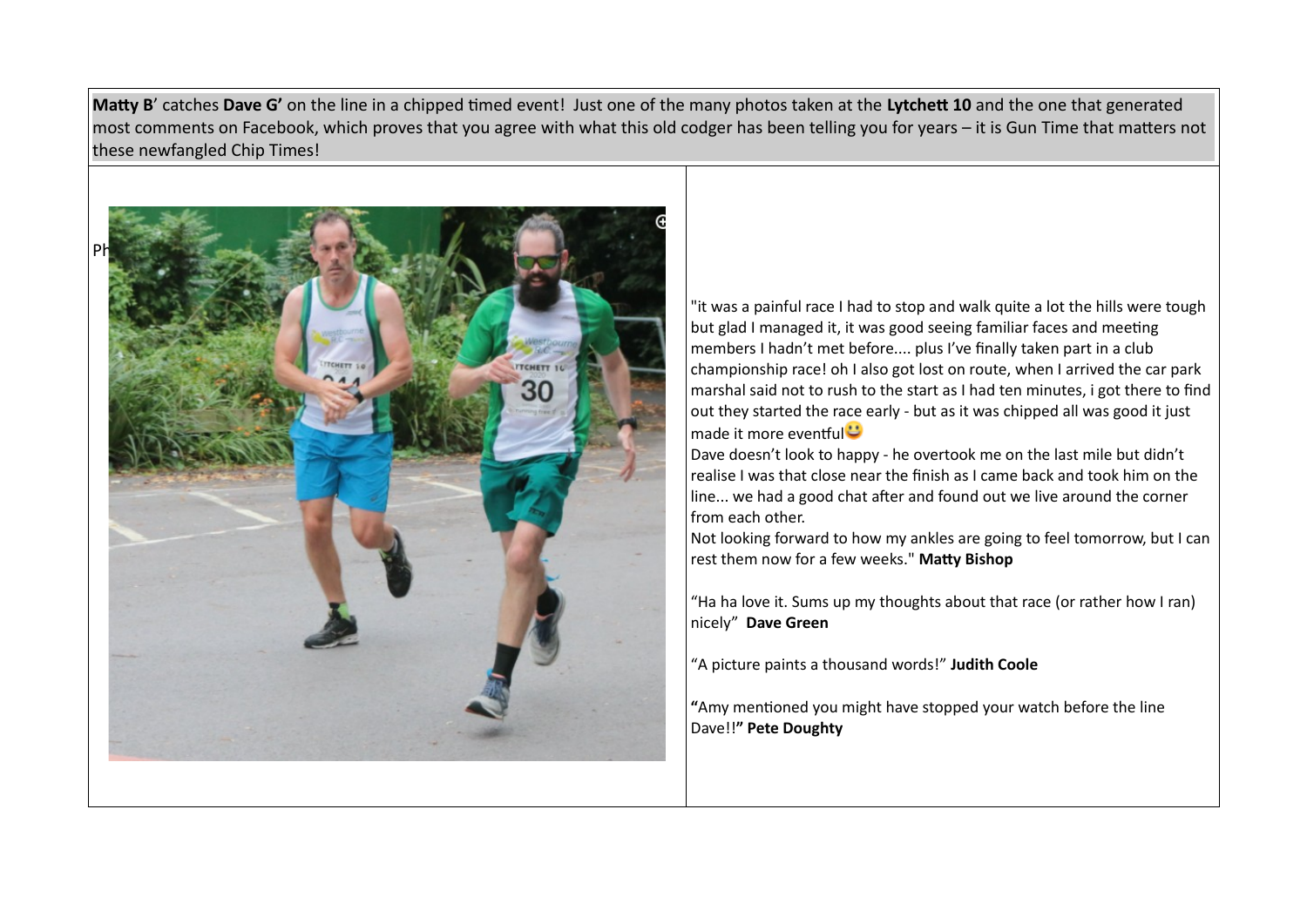### In August **Maggie Stokes** took on the **Run 31 Miles for Pancreatic Cancer Challenge**

Well, scrolling through fb (as one does on a regular basis!) this challenge caught my eye as it was asking people to raise money and awareness of Pancreatic Cancer for the charity, Pancreatic Cancer UK or PCUK as they are known. I didn't know much about this charity as I usually fundraise for the Pancreatic Cancer Research Fund...I don't know if they are known as PCRF but they probably are!! Me, being me I misread it, I thought it said 'run 31 DAYS in August' not 31 miles....I had committed by then and signed up and ordered the T-Shirt so I had to go through with it. I thought to myself ..if I'm going to ask for donations I better up my mileage as running one mile a day, even for me, is a doddle -so that's why I plumped for 5k every day throughout August as I know I'd be 'cream crackered' by the 31st and that it would be a challenge for me to run every single day but, on the other hand, I wouldn't mind asking people for their hard earned dosh!! Also another string to my bow - I joined Strava (!!) as the charity asked participants to upload their runs to their fb page! It's good that Strava isnt it! I was the Local Leg-End on a few occasions!! I did feel a bit of a turncoat swapping charities but it's all for the good of bringing awareness and money to help people suffering from this awful disease and to put more money into research for tests for early diagnosis, so hopefully the very low survival rate for this type of cancer will greatly improve . To be honest I really enjoyed the challenge and yes, some days I felt rubbish...the first two weeks I was on holiday and the first 10 days we were away, so the 1st August we were camping near Bristol and then onto Pembrokeshire - not knowing the area and where to run was great fun for picking routes - I usually plumped for out and back either turning left out of the campsite or turning right and always kept on the road!! I'm so unadventurous - I was so concerned if I went XC who knows where I would end up and get totally lost!! The latter part of my annual leave we were back home so down the beach it was! It started getting challenging when I had to go back to work...I'm not a great fan of running in the evening - have always preferred running first thing - so I was mainly running before work - dragging myself up at 0530 to get out the house by 0600 - it never happened it was always 0615 or later!! The early morning runs by the beach were my favourite runs - I cant believe the disco singing bin at Boscombe Pier was in full flow belting out 'I will Survive' EVERY time I ran past it ...it must be faulty!! I did start flagging when the month turned into the 20s.....not helped by going on an impromptu bender on a night out, getting up late for work the next day and then having to run in the evening - that was torture....yes,yes,yes ...all my own fault I know!! My last few days were not how I would have liked to end the challenge...I started getting snivels a few days before and by the 31st I wasn't feeling great but I was determined to run the last day...made even better by meeting the Tuesday Trot...Trundle?? Let's call it the Tuesday beach run....met the crew just as I was finishing at Boscombe Pier!! Couldn't have planned it better! Well I crawled into work on 1st September...then spent the next four days in bed with the worst cold ever...yes it was just a very heavy cold and not COVID thanks goodness!! But I felt a real sense of achievement running every day and I was so pleased I raised £972 altogether and the total raised by the challenge was £316,954.57!! Thank you, thank you thank you so very much everyone who sponsored me - I know Ive said it before but it really did mean alot to me and your support really did keep me going!! My first run will be tomorrow since my challenge so a full 14 days off with this blimmin' cold!! Lets hope it all goes OK and the Disco bin is still belting out 'I will survive'...watch this space!! **Maggie** 

### **Stokes**

I know what you are thinking, where is the link to **Maggie's Charity page**. Well look no further:

https://www.facebook.com/donate/5844890488918739/10159910477142650/

In total Maggie ran 169.34k (105.2 miles) in August.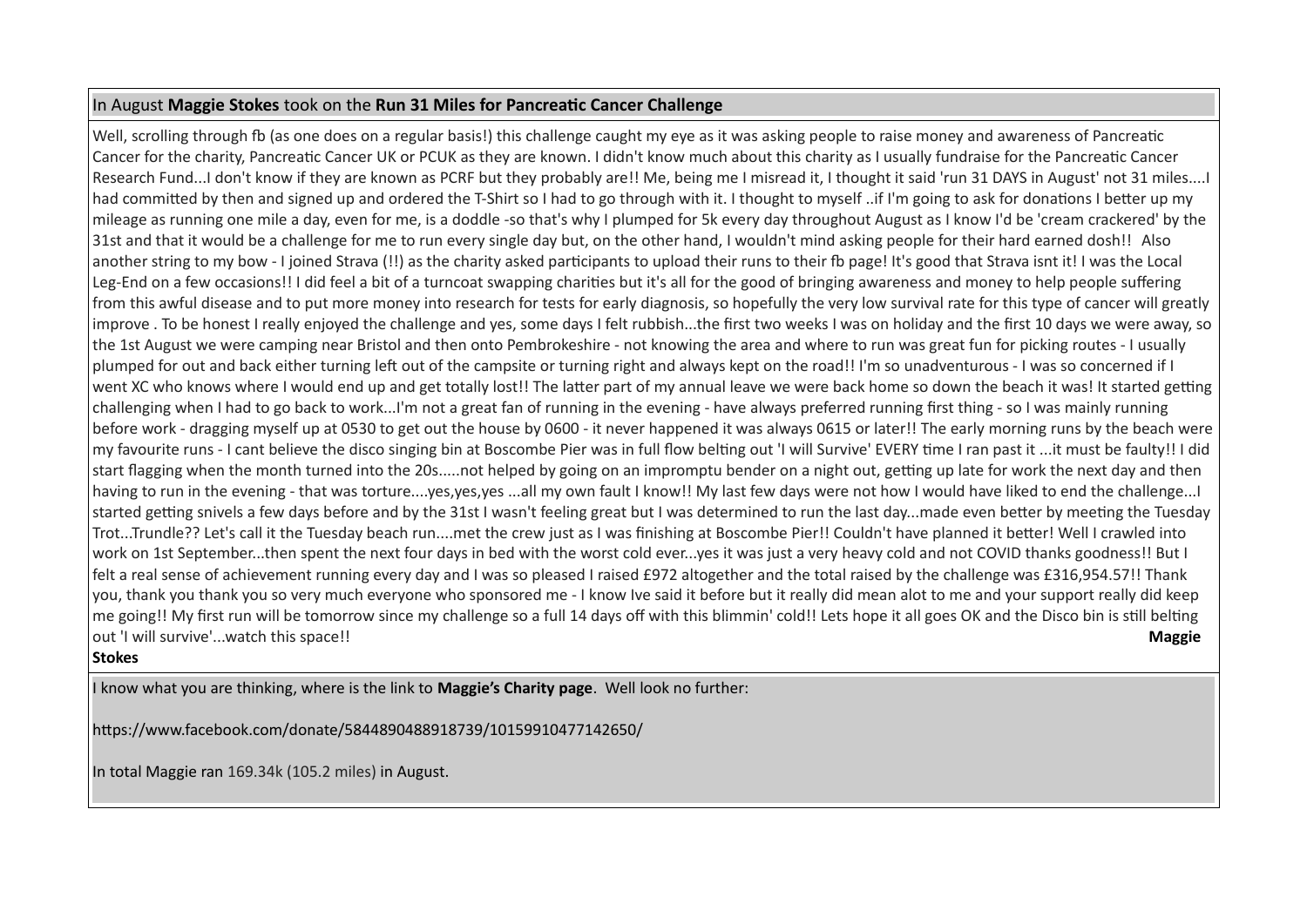## **Maggie's challenge in photos**:

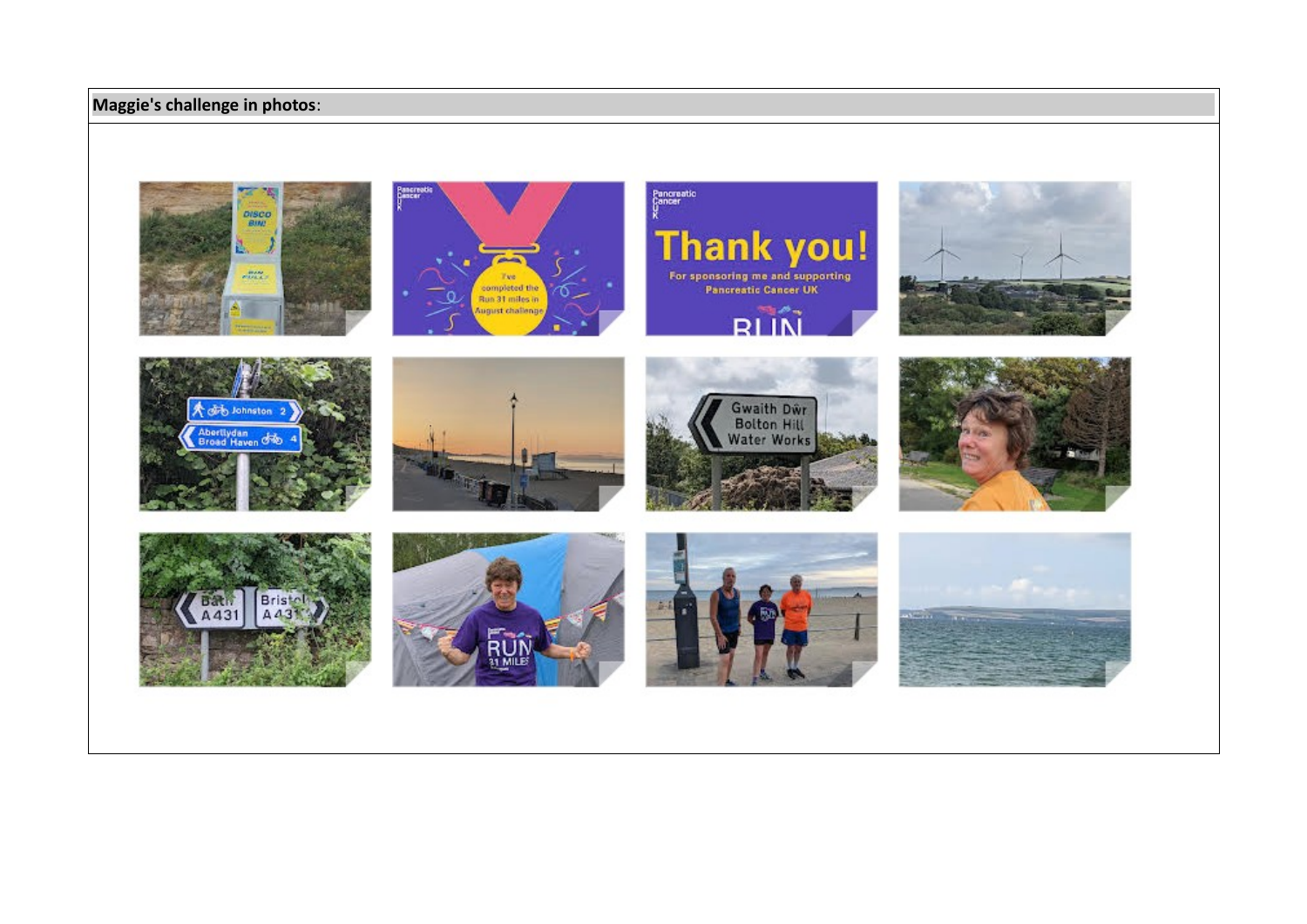| The Lordshill 10K - event No. 4 of the 2021 WRC Championship and a 10K PB for Vicky Rutter |  |
|--------------------------------------------------------------------------------------------|--|
| Description                                                                                |  |

| Results:               |            |                     |                    |
|------------------------|------------|---------------------|--------------------|
|                        | Chip Time* | Position<br>Overall | Position<br>Gender |
| <b>Peter Doughty</b>   | 38.01      | 43                  | 43                 |
| <b>Aaron Beaton</b>    | 40.27      | 80                  | 76                 |
| <b>Vicky Rutter</b>    | 43.30      | 127                 | 17                 |
| Dave Green             | 43.56      | 137                 | 116                |
| <b>Matty Bishop</b>    | 44.43      | 156                 | 131                |
| <b>Judith Coole</b>    | 55.49      | 333                 | 103                |
| <b>Louise Blakeley</b> | 57.25      | 348                 | 110                |
| <b>Neil Dyble</b>      | 58.16      | 357                 | 241                |
| Liz Dyble              | 58.35      | 361                 | 119                |
| David Mayne            | 1.00.28    | 366                 | 248                |
| <b>John Mollon</b>     | 1.01.05    | 388                 | 251                |

"Course PB thanks to chasing Neil all the way. Aiming for sub 1 hour so thrilled to get 58.35 despite the uphill last km." **Liz Dyble** "Official time 58.16. 30 seconds ahead of target time and 90 seconds quicker than Eastleigh" **Neil Dyble** "… under 56 but not quite a PB. 55.49 official. Good fun though." **Judith Coole** \*I so wanted to use the available Gun Times!

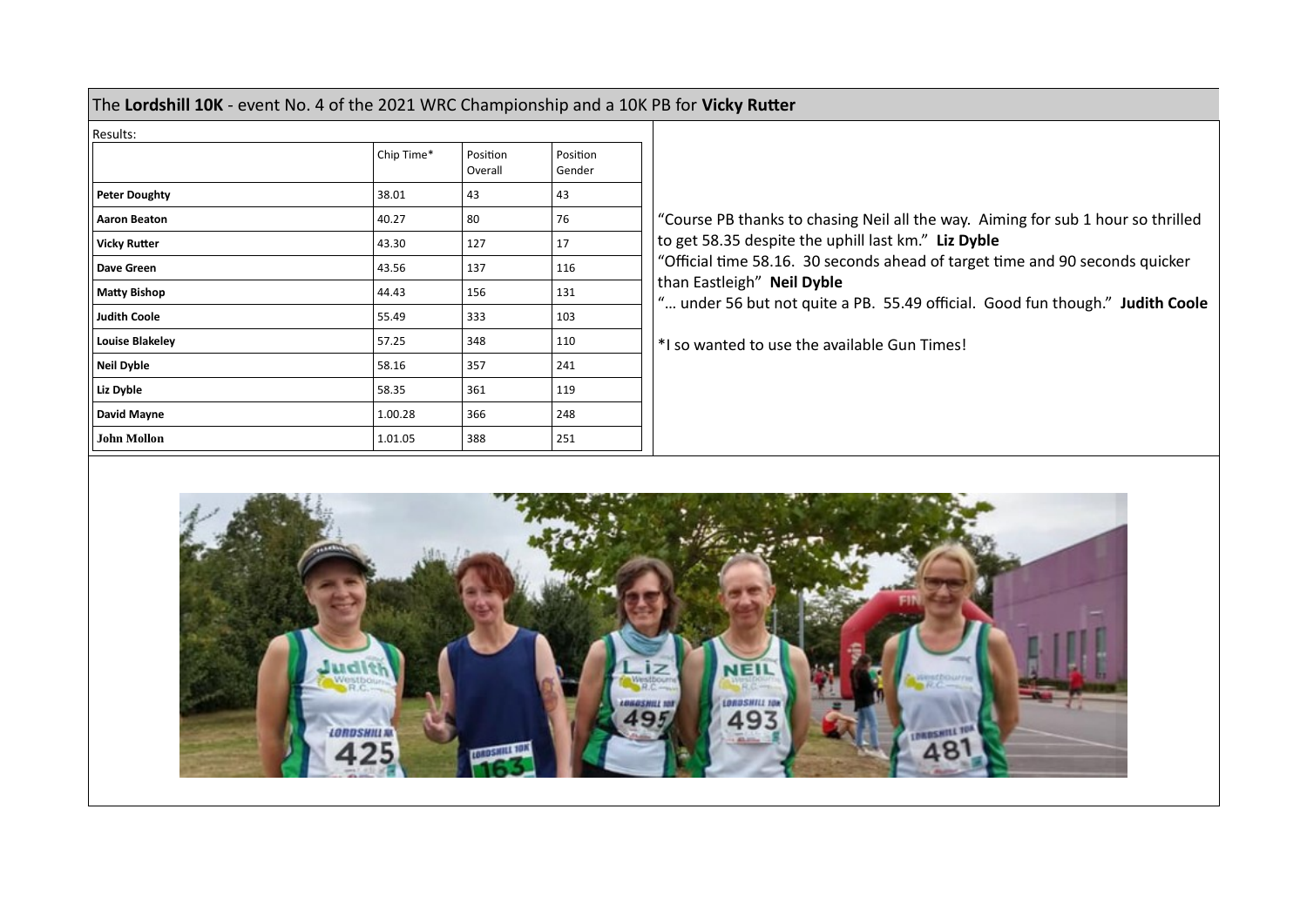### **Team Rejchrt** takes a break - Not from running but from Westbourne RC

September is a month of transition and so it is for Team Reichrt, as we embark on the next phase of our running lives. We took the decision with some trepidation earlier in the year to pause our membership for a season as an experiment and now the time has come. In part, the reason for the change was a surfeit of legacy races and a view that continued uncertainty around the global pandemic would translate into a lesser need to be licensed athletes. I will try to avoid these ramblings becoming overly poetic, philosophical or emotional. For many in the running community, the pandemic seemed an inconvenience on the road to getting back to the old way of doing things. For us, it provided an opportunity for some disruptive innovation, to reset, re-evaluate and reflect. Former chair Neil published a reading recommendation near the start of the pandemic, so I dipped back into Murakami. His essay on distance running provided a timely reminder of the reason we both run. For movement, for pleasure, for the joy of being out in nature and to give time for reflection and evolution, for oneself, against oneself. And I guess also for the sheer pursuit of how far can we push ourselves in an activity in which we have no particular skill. Timely indeed when faced with lockdowns and edicts controlling movement. And we're privileged to live in the New Forest with a wealth of footpaths, tracks and trails to explore. Taking in, enjoying and trying to preserve and protect the incredible biodiversity of the area. Watching the change of the seasons, colours of the foliage, the movement patterns of the animals. What a stunning backdrop. And with each day it became clearer to us that trail running is what brings us joy and pleasure every day. And connecting with a few people alon the way as part of life's journey. For the benefit of newer members, I thus, without any particular goal in mind, set about my daily outdoor exercise, as permitted by the regs in lockdown 1.0 with running interspersed with virtual classes, home gym, re-landscaping and the occasional walk to rest the legs. Or so I thought at the time. On 26th May 2020, after a "rest" day of walking, I reflected and decided that walking, being a different skillset, really wasn't resting me. And so I started running. Virtually, I have now covered London to north-east Iran without a day's rest. So, 2021 is different and with a few more races in the calendar, we've dipped our toes back in and picking up some of the legacy events. But with our new-found knowledge a road race will need a compelling theme (e.g. Farnborough airfield, Severn Bridge Wales to England) to grab our interest. Of course, I won't deny getting sucked back in, getting an alltime half marathon PB on my first race back and on day 412 of my sequence may have helped! Prize winning on a hot day in Somerset gets an entry into another race, free volunteer places for 2 events and all of a sudden Q4 2021 is not as race-free as I had envisaged. For those who crave stats:

Sarah: 7x 50k ultras so far in 2021. One a month, although a chink has appeared that perhaps in 2022 she might drop down to a 42.2 every month. Peter: as at 31st August the running sequence is 463 days old, 5730km long (with the border to Afghanistan looming in my virtual overland route) and 75,500m of climb, that's the equivalent of close to the 9th summiting of Everest. And yes, insanity prevails. I have taken to adding top-up runs on my race days while Sarah completes her run. And a 50km plus a virtual marathon in the bag this year, the legs are feeling used, August was my slowest month of the year and a PT colleague asked if I ever get DOMS and predicts the come-down, both emotional and physical, might be hard. I hadn't even thought about the what happens after question.

And the goal? Remains elusive. As in life, to keep going as long as it brings enjoyment. Is there an end goal? I've always believed in being flexible and adapting to changes in the environment and so with the running sequence. Unfortunately, my crystal ball is unable to predict the forthcoming mutations and variants of SARS Cov-2, I can't predict when I will get injured and the re-opening of the world has already resulted in a few sniffles, anything and everything can happen. One day at a time, with Mother Nature guiding us, and with a smile (and occasional grimace) we plod on to whatever number has been pre-ordained for me. Sarah has joked that the sequence will end when I'm knocked down by a car on our pavement-less roads. I'm ever hopeful she's right only 99.9% of the time. And so, Team Rejchrt wishes everyone who's persevered in reading this far enjoyable running, go out and enjoy what the world has to offer, and most importantly, continue to stay safe and look after each other. We're not far away and, although less active, our exploits can be tracked on Strava. **Peter Rejchrt**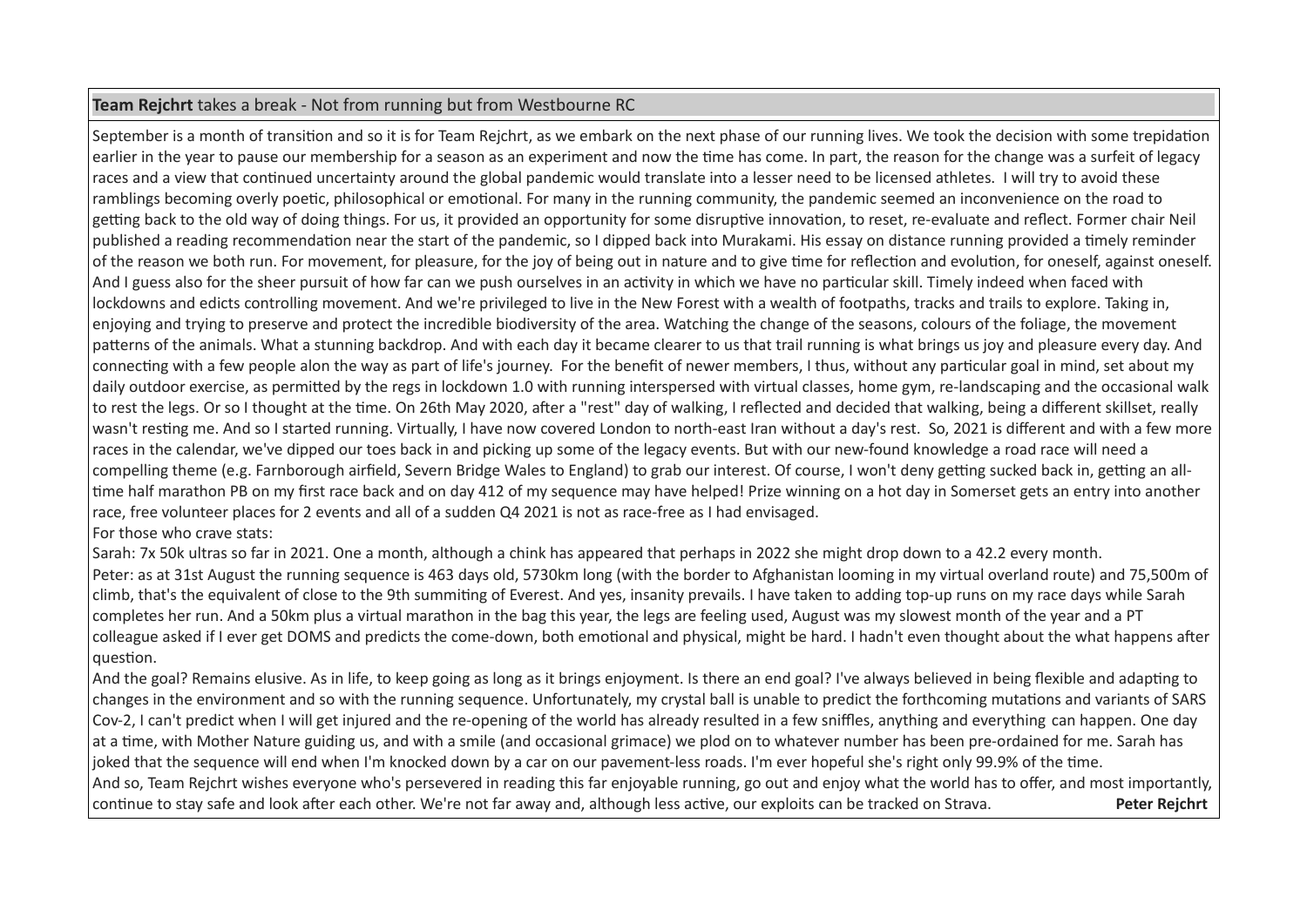Stop Press: I'll try and persuade our **London Marathon** participants **t**o come up with some words for the next issue, but for now a few highlights gleaned from emails, Strava and Facebook:

| Looks like our Westie hero London Marathon<br>runners are all in - a quick summary here for you all.<br>Well done Westies - great running, loved watching<br>from my lazy sofa, looked amazing!!<br>Judith Coole 4:53:38<br>Darrell Minvella 6:47:00<br>Kevin Drayson 3::04:18<br>Carys Gallagher 4:18:28<br>Sandy Luke 4:55:58<br>and | "Spent the day recovering but put my name in for<br>next year." Sandy Luke<br>"Well done Kevin Drayson. Legend." Alexis Drayson<br>"Superb, [Kevin] you did the club proud." Judith<br>Coole<br>"Awesome running Kevin. Seriously impressive<br>mate." Tim Evans<br>"What an amazing day. Didn't manage to Strava PB<br>but got a new official marathon race PB and was very<br>pleased to come in under 5 hours.<br>Highlights that made me cry were the Cutty Sark, |        |
|----------------------------------------------------------------------------------------------------------------------------------------------------------------------------------------------------------------------------------------------------------------------------------------------------------------------------------------|-----------------------------------------------------------------------------------------------------------------------------------------------------------------------------------------------------------------------------------------------------------------------------------------------------------------------------------------------------------------------------------------------------------------------------------------------------------------------|--------|
| Darryll Corbin-Jones 3:18:47<br>Adam DNS (injury Peter Doughty                                                                                                                                                                                                                                                                         | Tower Bridge, seeing my children and Phil, finally<br>getting over the line and then going to meet some                                                                                                                                                                                                                                                                                                                                                               |        |
| A couple of streaks that I know about. Firstly Darrell<br>Minvalla has now taken part in four consecutive<br>London's (see medals below) and Carys Gallagher<br>became the third generation of her family to run the<br>London Marathon.                                                                                               | Guide Dog puppies in training. Huge thanks as<br>always to my Mum and Dad for coming too." Judith<br>Coole<br>"Still buzzing from the VLM crowds (mums, dads &<br>kids) all singing dinner, dinner, dinner Batman for<br>hours on end, at the top of their voices  Although I<br>may have developed tinnitus<br>Spine tingling to see so many people line the streets                                                                                                 | Judith |



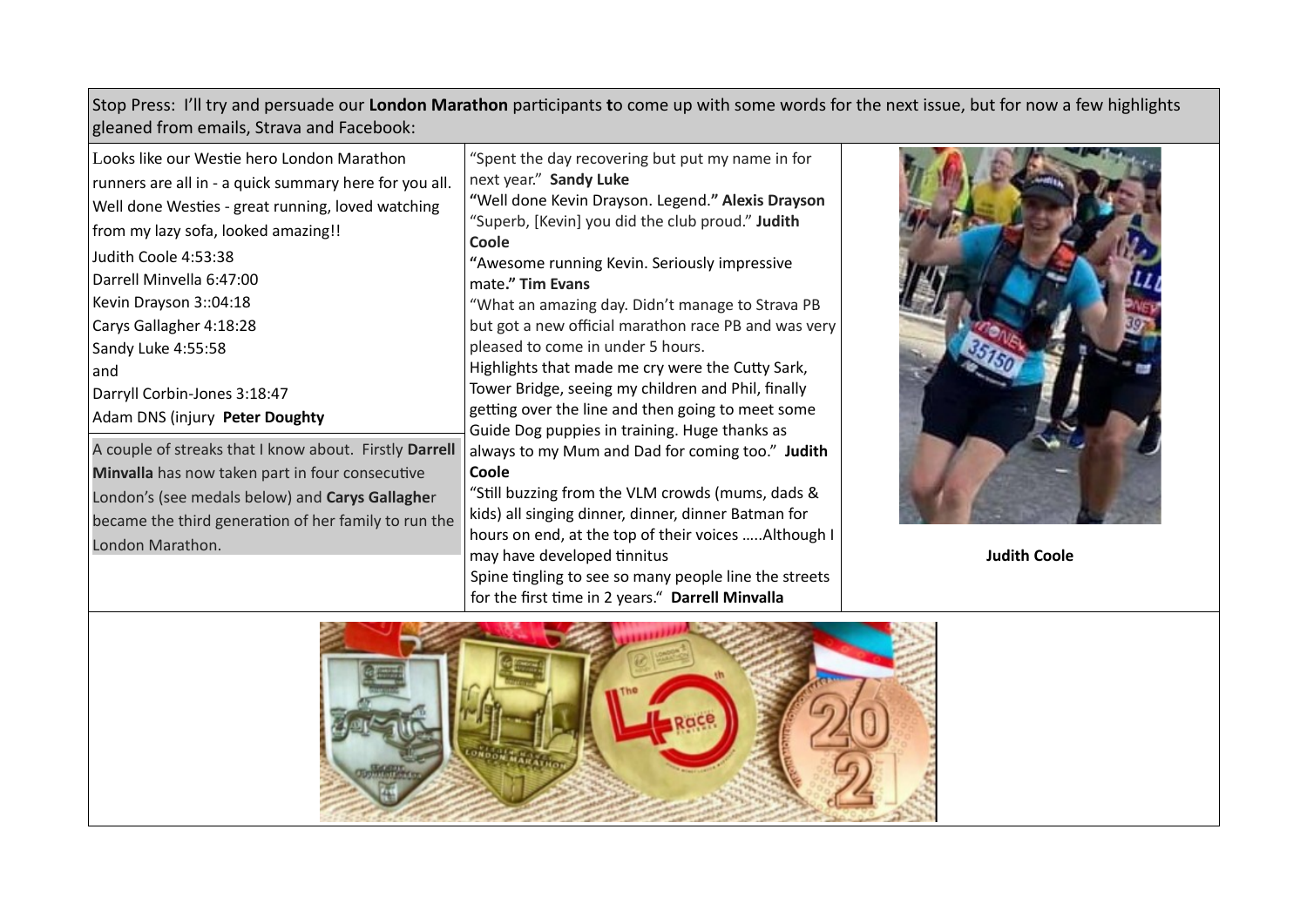# More from the **London Marathon**:



**Darrell Minvalla** Yes, it is beyond me too! **Carys Gallagher Carys Gallagher** 

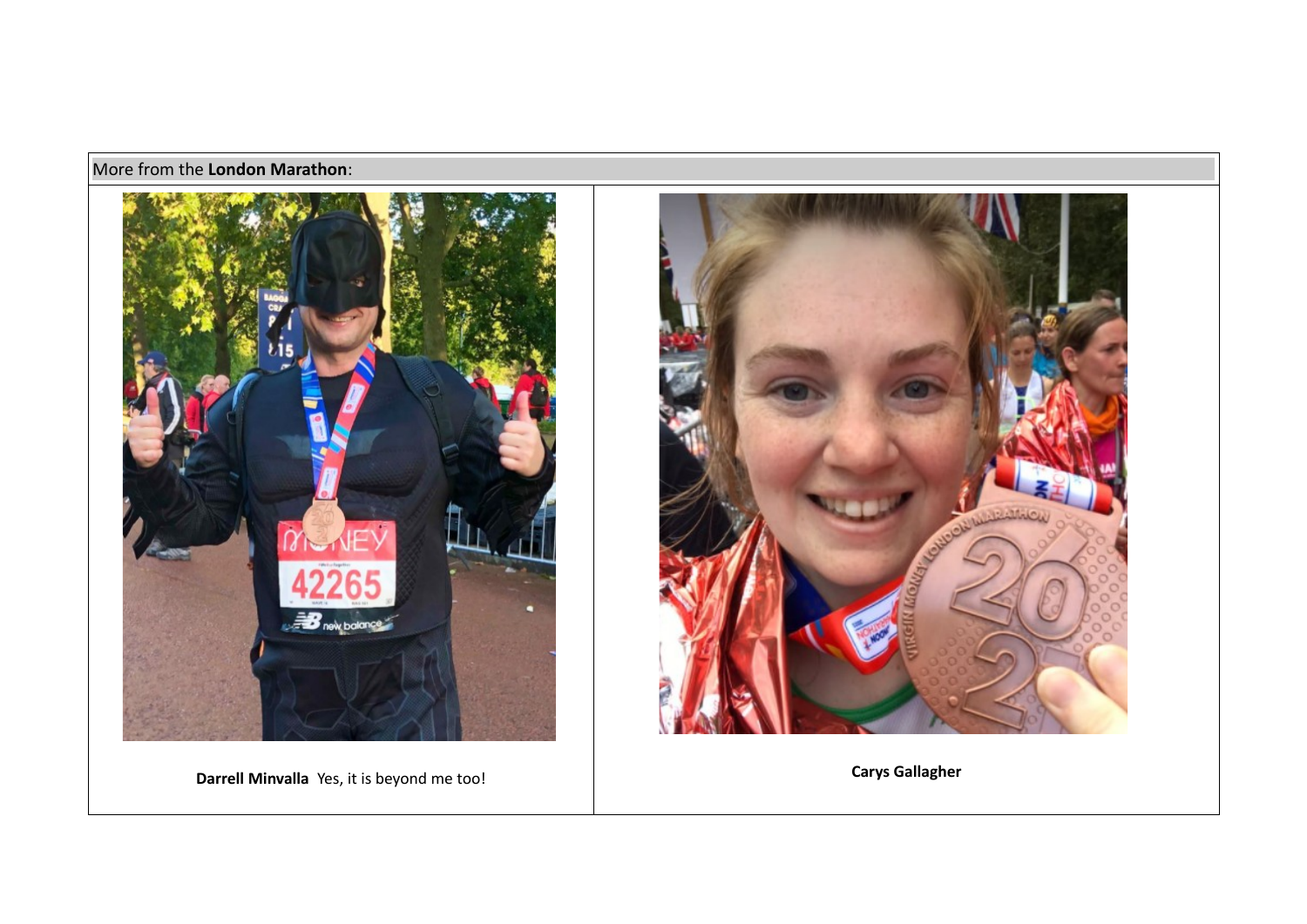



**The London Marathon** – before and after with **Kevin Drayson**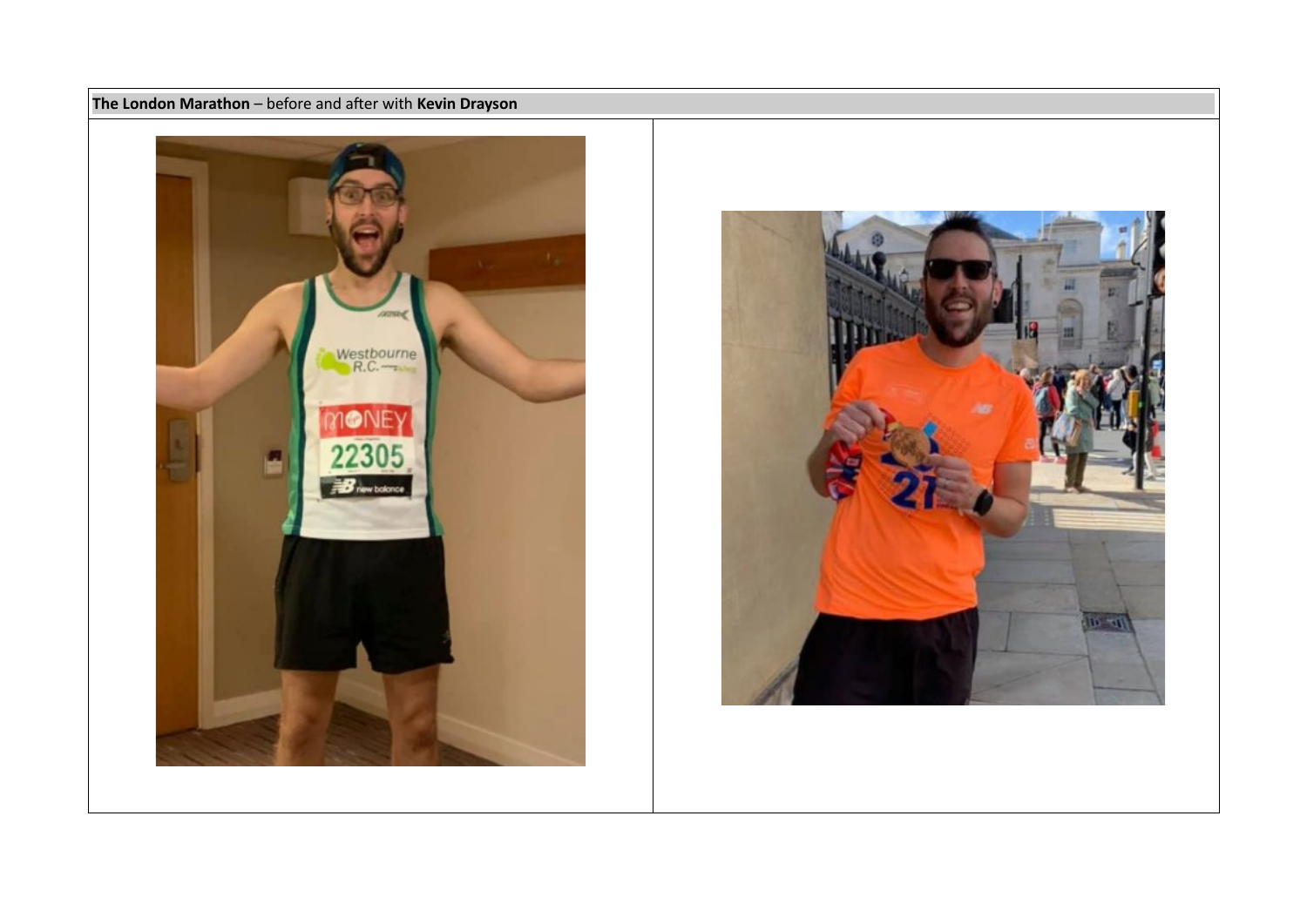### **Record Breakers** with **Liz Dyble**

With the return of actual races I thought I wouldn't get involved in any more virtual runs but I couldn't resist the chance to participate in a couple of World Record attempts. The first was organized by Endtoend (from my LeJog run) – they wanted as many people as possible to run or walk 5k on 4<sup>th</sup>September. The record they hoped to beat was 6,718 runners.

As it was on a Saturday I, along with many others, decided to use parkrun as our chosen run. Neil and I went to Salisbury as Bournemouth had been cancelled and I even achieved a course pb of 28:29. After all the times were submitted we are waiting to hear confirmation that the new record is 11,171.

I then used Lordshill to enter a 10k World Record attempt on 19<sup>th</sup> September through Virtualrunners. With Neil's help I managed another course pb of 58:35. However, I had to keep going passed the finish line to make sure I had run the full distance! I've had confirmation that I took part but don't know yet whether the record was broken, or even how many participants there were. **Liz Dyble**





Final Numbers for the World Record Attempt 5K Today, 14:31



the World Record Attempt for the Most Users to complete a remote SK in 24 hours, we home you enloyed taking part in the event. We now have the final number which we have now sent for verification to Guinness World Records

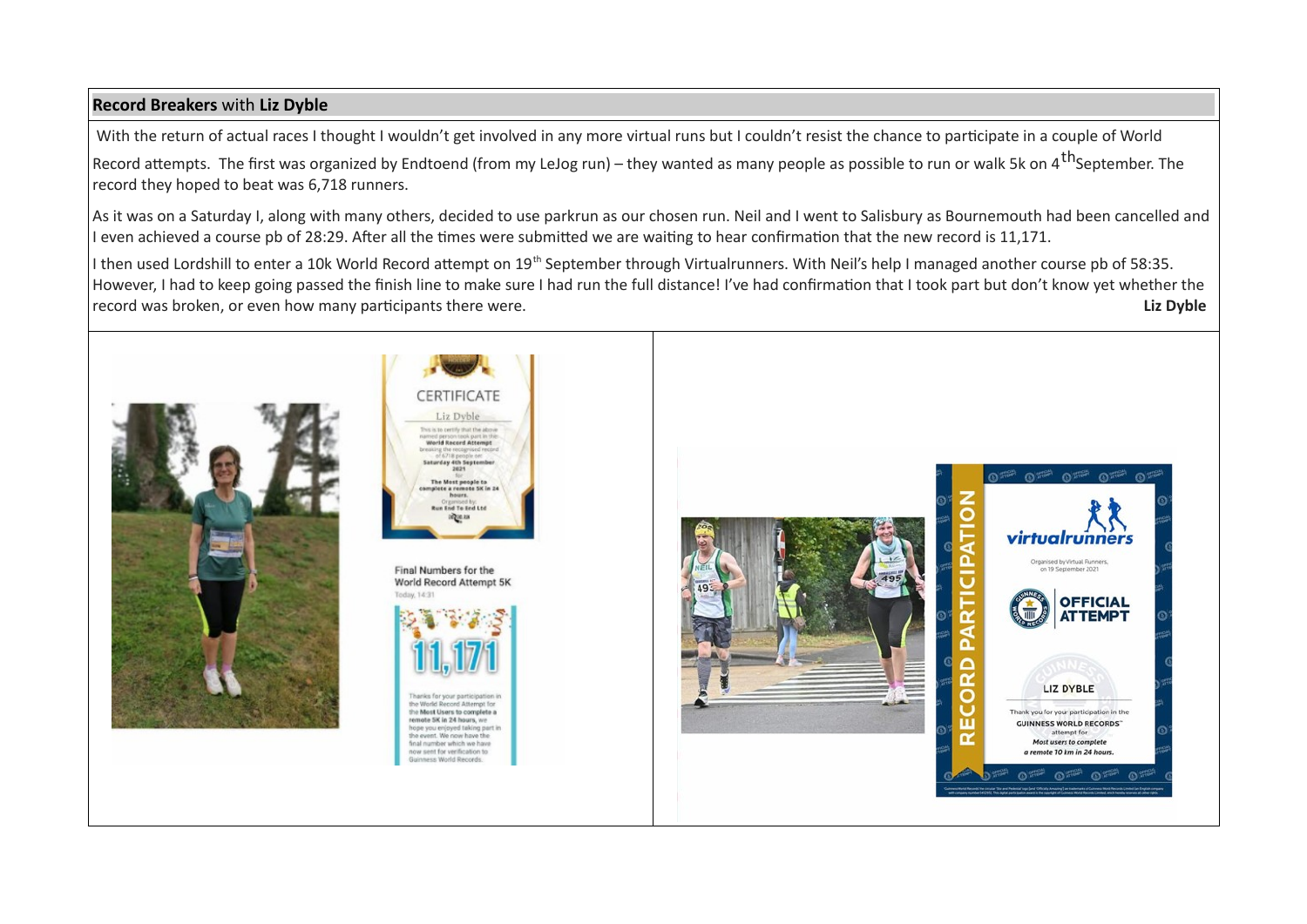### Another championship race and a 'proper' run with hills and trails – the **Blackhill 10K**

"Great event and recommend it to anyone who likes trail running. I'm not the biggest fan generally (only because of the injury risk), but really enjoyed this. Tough, but not in a soul destroying way." **Neil Dyble**

"Absolutely brutal but I do love a wooden medal" **David Green**

"Started wll but walked a narrow uphill bit behind a few others walking up early on so new early on I wouldn't run it all. Couple of issues (pain in side twice and had to walk them off; turned ankle after 7K and a 'Stickler downhill' scary moment) … had a time of 75 minutes planned which I would have achieved if the [the course wasn't] over distance. Still … at least I got round!" **Liz Dyble**



Left to right; **Judith Coole** (1.11.29), **Liz Dyble** (1.16.00), **Neil Dyble** (1.07.45), **Clive Grewcock** (1.24.34), **Matty Bishop** (53.05), **Geoff Parrott** (1.04.23) and not pictured (as he dashed off to his son's birthday party) **David Green** (50.22)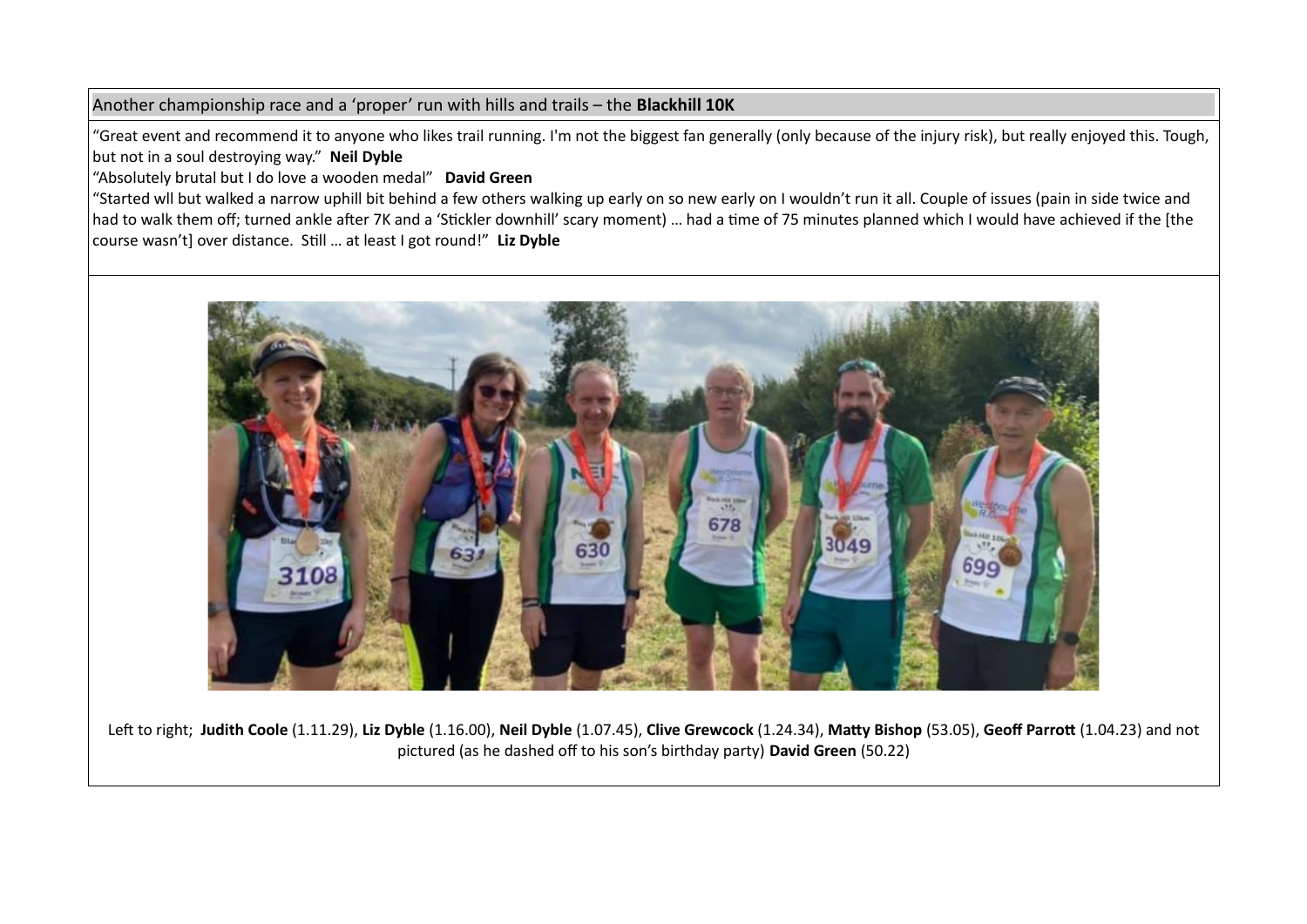### **Felicity Hooper's** Tour de Force that was **farkrun** came to an end on 4 September and the Westies topped the final table!

Farewell FarkRun - Seems fitting to bid farewell to FarkRun with a lap round Brockenhurst ParkRun on its long awaited return today. Very many thanks to Felicity Hooper & John Lloyd for FarkRun scheme, it's been brilliant through C19 for both Catherine and me. Kept us motivated, focussed & fostered that community feel.<br>Massive kudos to you both. **Peter Doughty Massive kudos to you both.** 



| 1 point per runner    | Number of runners completing farkrun for the club |
|-----------------------|---------------------------------------------------|
| 2 points per runner   | Individual completing three farkruns              |
| 3 points for the club | Club with the most runners                        |
| 4 points per runner   | Individual completing six farkruns                |
| 5 points per runner   | Individual completing twelve farkruns             |
| 6 points per runner   | Individual completing twenty four farkruns        |
| 7 points per runner   | Individual completing fifty farkruns              |

#### **Cumulative club results**

| Club                        | <b>Total point</b> |
|-----------------------------|--------------------|
| <b>Westbourne RC</b>        | 1475               |
| <b>Christchurch Runners</b> | 1096               |
| Deckchair Dynamos           | 852                |
| Poole AC                    |                    |
| <b>Littledown Harriers</b>  |                    |
| <b>Bournemouth AC</b>       |                    |